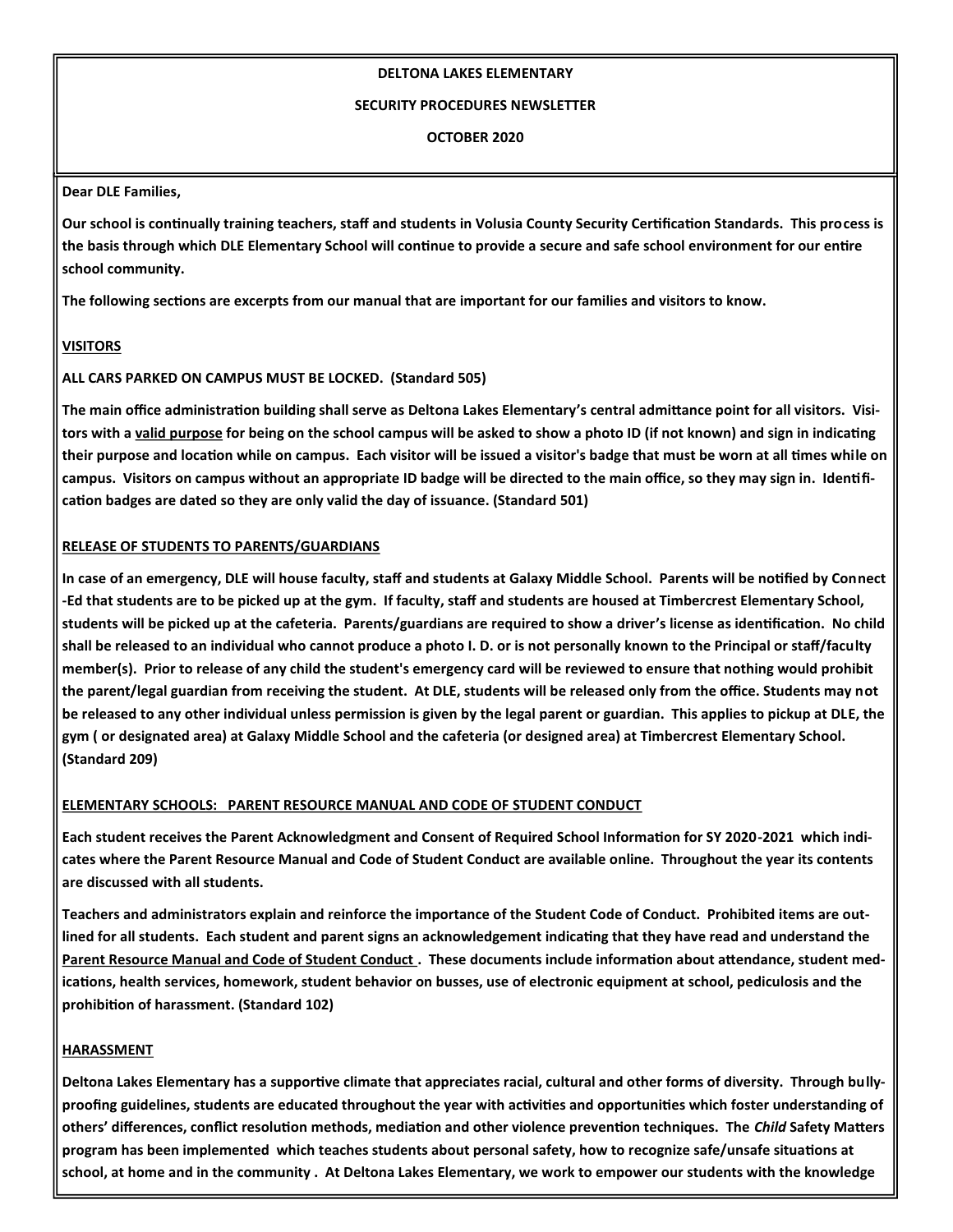# **PARENTAL NOTIFICATIONS AND STUDENT SAFETY**

**Schools have an obligation to notify parents/guardians of issues that may affect a student's safety and well being. Statements or threats regarding suicide, gang activity, fear of harm from outside the school must be reported to the parent/ guardian in addition to the appropriate law enforcement agency. If the issue involves other students, or adults on campus, the principal will conduct an investigation and take appropriate measures to provide adequate safeguards.**

## **POLICE, CHILDREN AND FAMILIES, DEPARTMENT OF JUVENILE JUSTICE**

**Schools must comply with Florida Statutes regarding Police and Department of Children and Family interviews, while at the same time they must protect students' and parent s' rights**. **Under Florida Statutes, the Department of Children and Families does have the right to interview and/or take a child into custody without the parent's permission.**

## **STUDENT SEARCHES**

**Searches, appropriately authorized and conducted, are an important part of the safety and security procedures for Deltona Lakes Elementary.**

**Searches of students are conducted when there is a reasonable suspicion that the student has contraband and is in violation of the district's Code of Student Conduct and Discipline. Where reasonable suspicion exists, a student shall be asked by an administrator to empty his/her pockets and/or turn over the item which is suspected to carry the contraband. Whenever possible, the administrator will have a witness to observe the search. The school is not required to obtain permission from the student's parent/guardian prior to conducting a search. When there is reasonable suspicion to believe that a student is in possession of a weapon, the Sheriff's Department will be contacted. The law enforcement officer will have jurisdiction and control over the search for a suspected firearm or other dangerous weapon.**

## **CONCERN OF HARM**

**Students making threats of violence will receive disciplinary action and are handled in accordance with district procedures. The degree of each threat is assessed and discussed with the student's parent or guardian.**

### **EMERGENCIES AND DISASTERS**

**Deltona Lakes Elementary' s staff and students have been practicing what to do in the event of an emergency such as a fire, bomb threat, intruder, hazardous weather, and hazardous materials/toxic spills on or near our campus. If it were necessary to evacuate our campus due to a crisis, all students, faculty and staff would be relocated to either Galaxy Middle School or Timbercrest Elementary School.**

# **PHYSICAL INTERVENTIONS**

**Faculty and staff will avoid physical contact with students. Only in justifiable instances may physical intervention by trained personnel be used on this campus.**

# **24 HOUR TOLL-FREE HOTLINE**

**An anonymous hotline is provided for students to report issues of crime and violence. This is the Students Crime Stopper Program and their number is 1-888-227-TIPS. Students may text or call the number to report.**

# **ADMINISTRATION OF MEDICATIONS**

**The school has a procedure that strictly controls the administration of medications to students. Only our school nurse or trained staff shall administer prescription medication to the student or assist the student in the administration of such medication. Prescription medication shall not be allowed on school property or off campus at school sponsored activities. There are forms that must be completed by parents/legal guardians prior to the administration or self-administration of any medication . This includes over the counter medication as well. At no time may a student bring any medication to the school.**